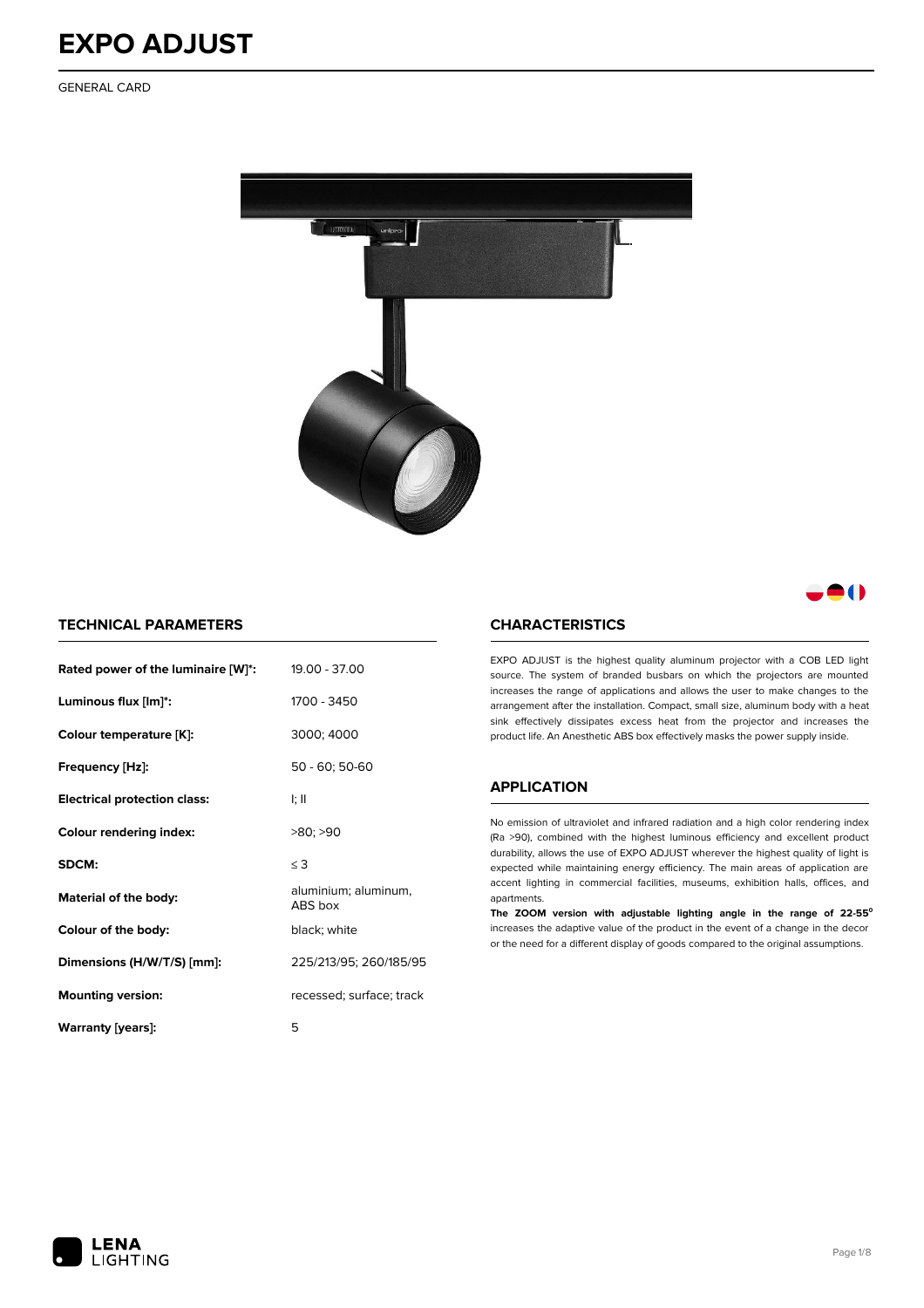GENERAL CARD

#### **AVAILABLE VERSIONS**

 $\sum_{n=1}^{\infty}$  Click index >>, to see details

#### EXPO ADJUST track

| Rated power of the<br>luminaire [W]* | Luminous<br>$flux[lm]^*$ | Colour<br>temperature<br>[K] | Colour<br>rendering<br>index | Mounting<br>version | Material of<br>the body | Colour of<br>the body | Beam angle<br>adjustment [°] | <b>DIMM</b><br>DALI | Dimensions<br>(H/W/T/S) [mm] | Index         |
|--------------------------------------|--------------------------|------------------------------|------------------------------|---------------------|-------------------------|-----------------------|------------------------------|---------------------|------------------------------|---------------|
| 19                                   | 1750                     | 4000                         | >90                          | track               | aluminum,<br>ABS box    | black                 | yes; 22-55 <sup>0</sup>      |                     | 225/213/95                   | > 481383      |
| 19                                   | 1950                     | 4000                         | >90                          | track               | aluminum,<br>ABS box    | white                 | yes; 22-55 <sup>0</sup>      |                     | 225/213/95                   | > 481321      |
| 19                                   | 2100                     | 4000                         | >90                          | track               | aluminum,<br>ABS box    | black                 | no; $36^\circ$               |                     | 225/213/95                   | > 481529      |
| 19                                   | 2100                     | 4000                         | >90                          | track               | aluminum,<br>ABS box    | white                 | no; $36^\circ$               |                     | 225/213/95                   | > 481468      |
| 19                                   | 1700                     | 3000                         | >90                          | track               | aluminum,<br>ABS box    | black                 | yes; 22-55 <sup>0</sup>      |                     | 225/213/95                   | > 482113      |
| 19                                   | 2050                     | 3000                         | >90                          | track               | aluminum,<br>ABS box    | black                 | no; $36^\circ$               |                     | 225/213/95                   | > 482250      |
| 19                                   | 1900                     | 3000                         | >90                          | track               | aluminum,<br>ABS box    | white                 | yes; 22-55 <sup>0</sup>      |                     | 225/213/95                   | >482052       |
| 19                                   | 2050                     | 3000                         | >90                          | track               | aluminum,<br>ABS box    | white                 | no; $36^\circ$               |                     | 225/213/95                   | > 482199      |
| 20                                   | 1700                     | 3000                         | >80                          | track               | aluminum,<br>ABS box    | black                 | yes; 22-55 <sup>0</sup>      |                     | 225/213/95                   | >482397       |
| 20                                   | 1750                     | 4000                         | $>80$                        | track               | aluminum,<br>ABS box    | black                 | yes; 22-55 <sup>0</sup>      |                     | 225/213/95                   | > 481666      |
| 20                                   | 2000                     | 3000                         | >80                          | track               | aluminum,<br>ABS box    | black                 | no; 36 <sup>0</sup>          |                     | 225/213/95                   | >482533       |
| 20                                   | 2100                     | 4000                         | $>80$                        | track               | aluminum,<br>ABS box    | black                 | no; $36^\circ$               |                     | 225/213/95                   | > 481802      |
| 20                                   | 2000                     | 3000                         | >80                          | track               | aluminum,<br>ABS box    | white                 | yes; 22-55 <sup>0</sup>      |                     | 225/213/95                   | >482335       |
| 20                                   | 2050                     | 4000                         | >80                          | track               | aluminum,<br>ABS box    | white                 | yes; 22-55 <sup>0</sup>      |                     | 225/213/95                   | > 481604      |
| 20                                   | 2100                     | 3000                         | >80                          | track               | aluminum,<br>ABS box    | white                 | no; $36^\circ$               |                     | 225/213/95                   | >482472       |
| 20                                   | 2200                     | 4000                         | >80                          | track               | aluminum,<br>ABS box    | white                 | no; $36^\circ$               |                     | 225/213/95                   | > 481741      |
| 23                                   | 2050                     | 4000                         | >90                          | track               | aluminum,<br>ABS box    | black                 | yes; $22 - 55^{\circ}$       |                     | 225/213/95                   | > 481376      |
| 23                                   | 2200                     | 4000                         | >90                          | track               | aluminum,<br>ABS box    | white                 | yes; 22-55 <sup>0</sup>      |                     | 225/213/95                   | $\geq$ 481314 |
| 23                                   | 2450                     | 4000                         | >90                          | track               | aluminum,<br>ABS box    | black                 | no; $36^\circ$               |                     | 225/213/95                   | > 481512      |
| 23                                   | 2550                     | 4000                         | >90                          | track               | aluminum,<br>ABS box    | white                 | $no; 36^0$                   |                     | 225/213/95                   | $\geq$ 481451 |
| 23                                   | 2000                     | 3000                         | >90                          | track               | aluminum,<br>ABS box    | black                 | yes; 22-55 <sup>0</sup>      |                     | 225/213/95                   | > 482106      |

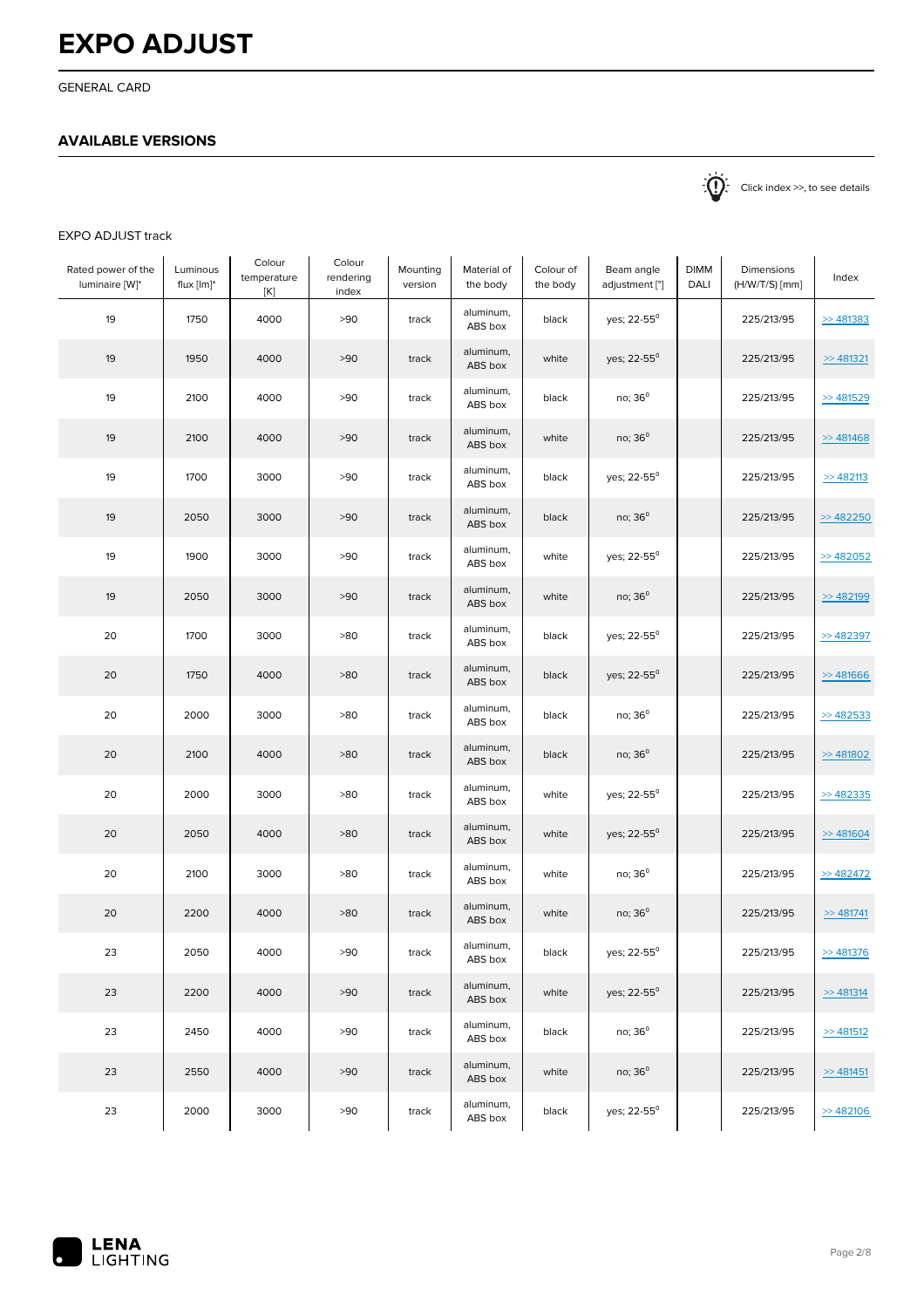#### GENERAL CARD

| Rated power of the<br>luminaire [W]* | Luminous<br>flux [lm]* | Colour<br>temperature<br>[K] | Colour<br>rendering<br>index | Mounting<br>version | Material of<br>the body | Colour of<br>the body | Beam angle<br>adjustment [°] | <b>DIMM</b><br>DALI | Dimensions<br>(H/W/T/S) [mm] | Index         |
|--------------------------------------|------------------------|------------------------------|------------------------------|---------------------|-------------------------|-----------------------|------------------------------|---------------------|------------------------------|---------------|
| 23                                   | 2350                   | 3000                         | >90                          | track               | aluminum,<br>ABS box    | black                 | no; $36^\circ$               |                     | 225/213/95                   | >482243       |
| 23                                   | 2200                   | 3000                         | >90                          | track               | aluminum,<br>ABS box    | white                 | yes; 22-55 <sup>0</sup>      |                     | 225/213/95                   | >482045       |
| 23                                   | 2450                   | 3000                         | >90                          | track               | aluminum,<br>ABS box    | white                 | no; $36^\circ$               |                     | 225/213/95                   | > 482182      |
| 24                                   | 2000                   | 3000                         | >80                          | track               | aluminum,<br>ABS box    | black                 | yes; 22-55 <sup>0</sup>      |                     | 225/213/95                   | > 482380      |
| 24                                   | 2100                   | 4000                         | >80                          | track               | aluminum,<br>ABS box    | black                 | yes; 22-55 <sup>0</sup>      |                     | 225/213/95                   | > 481659      |
| 24                                   | 2400                   | 3000                         | >80                          | track               | aluminum,<br>ABS box    | black                 | no; $36^\circ$               |                     | 225/213/95                   | $>$ 482526    |
| 24                                   | 2350                   | 3000                         | >80                          | track               | aluminum,<br>ABS box    | white                 | yes; 22-55 <sup>0</sup>      |                     | 225/213/95                   | >482328       |
| 24                                   | 2500                   | 4000                         | $>80$                        | track               | aluminum,<br>ABS box    | black                 | $no; 36^{\circ}$             |                     | 225/213/95                   | > 481796      |
| 24                                   | 2450                   | 4000                         | $>80$                        | track               | aluminum,<br>ABS box    | white                 | yes; 22-55 <sup>0</sup>      |                     | 225/213/95                   | >481598       |
| 24                                   | 2500                   | 3000                         | >80                          | track               | aluminum,<br>ABS box    | white                 | no; 36 <sup>0</sup>          |                     | 225/213/95                   | > 482465      |
| 24                                   | 2600                   | 4000                         | >80                          | track               | aluminum,<br>ABS box    | white                 | no; 36 <sup>0</sup>          |                     | 225/213/95                   | $\geq$ 481734 |
| 30                                   | 2400                   | 4000                         | >90                          | track               | aluminum,<br>ABS box    | black                 | yes; 22-55 <sup>0</sup>      |                     | 225/213/95                   | > 481369      |
| 30                                   | 2900                   | 4000                         | >90                          | track               | aluminum,<br>ABS box    | black                 | no; 36 <sup>0</sup>          |                     | 225/213/95                   | >481505       |
| 30                                   | 2850                   | 4000                         | >90                          | track               | aluminum,<br>ABS box    | white                 | no; $36^\circ$               |                     | 225/213/95                   | > 481444      |
| 30                                   | 2350                   | 3000                         | >90                          | track               | aluminum,<br>ABS box    | black                 | yes; 22-55 <sup>0</sup>      |                     | 225/213/95                   | > 482090      |
| 30                                   | 2800                   | 3000                         | >90                          | track               | aluminum,<br>ABS box    | black                 | no; $36^\circ$               |                     | 225/213/95                   | > 482236      |
| 30                                   | 2600                   | 3000                         | >90                          | track               | aluminum,<br>ABS box    | white                 | yes; 22-55 <sup>0</sup>      |                     | 225/213/95                   | >482038       |
| 30                                   | 2750                   | 3000                         | >90                          | track               | aluminum,<br>ABS box    | white                 | no; $36^\circ$               |                     | 225/213/95                   | >482175       |
| 31                                   | 2550                   | 4000                         | >90                          | track               | aluminum,<br>ABS box    | white                 | yes; 22-55 <sup>0</sup>      |                     | 225/213/95                   | > 481307      |
| 31                                   | 2400                   | 3000                         | >80                          | track               | aluminum,<br>ABS box    | black                 | yes; 22-55 <sup>0</sup>      |                     | 225/213/95                   | >482373       |
| 31                                   | 2450                   | 4000                         | >80                          | track               | aluminum,<br>ABS box    | black                 | yes; $22 - 55^{\circ}$       |                     | 225/213/95                   | > 481642      |
| 31                                   | 2850                   | 3000                         | >80                          | track               | aluminum,<br>ABS box    | black                 | no; 36 <sup>0</sup>          |                     | 225/213/95                   | > 482519      |
| 31                                   | 2700                   | 3000                         | >80                          | track               | aluminum,<br>ABS box    | white                 | yes; 22-55 <sup>0</sup>      |                     | 225/213/95                   | > 482311      |
| 31                                   | 2950                   | 4000                         | >80                          | track               | aluminum,<br>ABS box    | black                 | no; 36 <sup>0</sup>          |                     | 225/213/95                   | > 481789      |

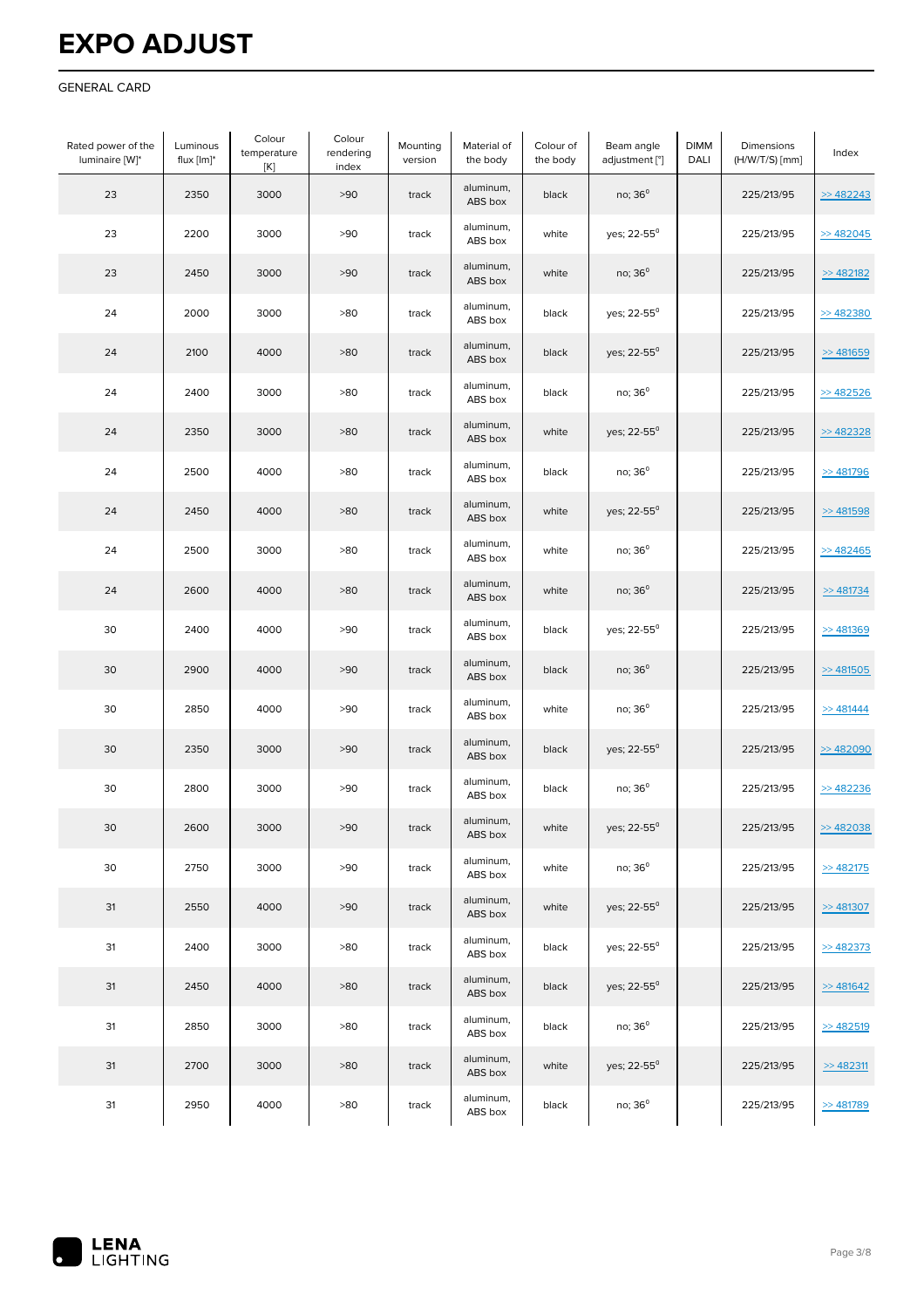#### GENERAL CARD

| Rated power of the<br>luminaire [W]* | Luminous<br>flux $[Im]^*$ | Colour<br>temperature<br>[K] | Colour<br>rendering<br>index | Mounting<br>version | Material of<br>the body | Colour of<br>the body | Beam angle<br>adjustment [°] | <b>DIMM</b><br>DALI | Dimensions<br>(H/W/T/S) [mm] | Index         |
|--------------------------------------|---------------------------|------------------------------|------------------------------|---------------------|-------------------------|-----------------------|------------------------------|---------------------|------------------------------|---------------|
| 31                                   | 2850                      | 4000                         | >80                          | track               | aluminum,<br>ABS box    | white                 | yes; 22-55 <sup>0</sup>      |                     | 225/213/95                   | $\gg$ 481581  |
| 31                                   | 3000                      | 3000                         | >80                          | track               | aluminum,<br>ABS box    | white                 | no; $36^\circ$               |                     | 225/213/95                   | > 482458      |
| 31                                   | 3100                      | 4000                         | >80                          | track               | aluminum,<br>ABS box    | white                 | no; 36 <sup>0</sup>          |                     | 225/213/95                   | $\geq$ 481727 |
| 35                                   | 2650                      | 4000                         | >90                          | track               | aluminum,<br>ABS box    | black                 | yes; 22-55 <sup>0</sup>      |                     | 225/213/95                   | > 481352      |
| 35                                   | 3200                      | 4000                         | >90                          | track               | aluminum,<br>ABS box    | black                 | no; $36^\circ$               |                     | 225/213/95                   | > 481499      |
| 35                                   | 3150                      | 4000                         | >90                          | track               | aluminum,<br>ABS box    | white                 | no; $36^\circ$               |                     | 225/213/95                   | > 481437      |
| 35                                   | 2600                      | 3000                         | >90                          | track               | aluminum,<br>ABS box    | black                 | yes; 22-55 <sup>0</sup>      |                     | 225/213/95                   | > 482083      |
| 35                                   | 3100                      | 3000                         | >90                          | track               | aluminum,<br>ABS box    | black                 | no; $36^\circ$               |                     | 225/213/95                   | >482229       |
| 35                                   | 2850                      | 3000                         | >90                          | track               | aluminum,<br>ABS box    | white                 | yes; 22-55 <sup>0</sup>      |                     | 225/213/95                   | $>$ 482021    |
| 35                                   | 3050                      | 3000                         | >90                          | track               | aluminum,<br>ABS box    | white                 | no; 36 <sup>0</sup>          |                     | 225/213/95                   | > 482168      |
| 35                                   | 2650                      | 4000                         | >90                          | track               | aluminium               | black                 | yes; 22-55 <sup>0</sup>      | yes                 | 260/185/95                   | > 481420      |
| 35                                   | 2950                      | 4000                         | >90                          | track               | aluminium               | white                 | yes; 22-55 <sup>0</sup>      | yes                 | 260/185/95                   | > 481413      |
| 35                                   | 3200                      | 4000                         | >90                          | track               | aluminium               | black                 | $no; 36^{\circ}$             | yes                 | 260/185/95                   | > 481567      |
| 35                                   | 3150                      | 4000                         | >90                          | track               | aluminium               | white                 | no; 36 <sup>0</sup>          | yes                 | 260/185/95                   | > 481550      |
| 35                                   | 2600                      | 3000                         | >90                          | track               | aluminium               | black                 | yes; 22-55 <sup>0</sup>      | yes                 | 260/185/95                   | > 482151      |
| 35                                   | 3100                      | 3000                         | >90                          | track               | aluminium               | black                 | no; 36 <sup>0</sup>          | yes                 | 260/185/95                   | > 482298      |
| 35                                   | 2850                      | 3000                         | >90                          | track               | aluminium               | white                 | yes; 22-55 <sup>0</sup>      | yes                 | 260/185/95                   | > 482144      |
| 35                                   | 3050                      | 3000                         | >90                          | track               | aluminium               | white                 | no; 36 <sup>0</sup>          | yes                 | 260/185/95                   | > 482281      |
| 36                                   | 2700                      | 3000                         | >80                          | track               | aluminum,<br>ABS box    | black                 | yes; 22-55 <sup>0</sup>      |                     | 225/213/95                   | $>$ 482366    |
| 36                                   | 2800                      | 4000                         | >80                          | track               | aluminum,<br>ABS box    | black                 | yes; 22-55 <sup>0</sup>      |                     | 225/213/95                   | > 481635      |
| 36                                   | 3200                      | 3000                         | >80                          | track               | aluminum,<br>ABS box    | black                 | no; $36^\circ$               |                     | 225/213/95                   | >482502       |
| 36                                   | 3100                      | 3000                         | >80                          | track               | aluminum,<br>ABS box    | white                 | yes; 22-55 <sup>0</sup>      |                     | 225/213/95                   | > 482304      |
| 36                                   | 3300                      | 4000                         | >80                          | track               | aluminum,<br>ABS box    | black                 | no; $36^\circ$               |                     | 225/213/95                   | >481772       |
| 36                                   | 3250                      | 4000                         | >80                          | track               | aluminum,<br>ABS box    | white                 | yes; 22-55 <sup>0</sup>      |                     | 225/213/95                   | $\geq$ 481574 |
| 36                                   | 3350                      | 3000                         | >80                          | track               | aluminum,<br>ABS box    | white                 | no; $36^\circ$               |                     | 225/213/95                   | > 482441      |
| 36                                   | 3450                      | 4000                         | >80                          | track               | aluminum,<br>ABS box    | white                 | no; 36 <sup>0</sup>          |                     | 225/213/95                   | $\geq$ 481710 |
| 36                                   | 2700                      | 3000                         | >80                          | track               | aluminium               | black                 | yes; 22-55 <sup>0</sup>      | yes                 | 260/185/95                   | > 482434      |
| 36                                   | 2800                      | 4000                         | >80                          | track               | aluminium               | black                 | yes; 22-55 <sup>0</sup>      | yes                 | 260/185/95                   | > 481703      |

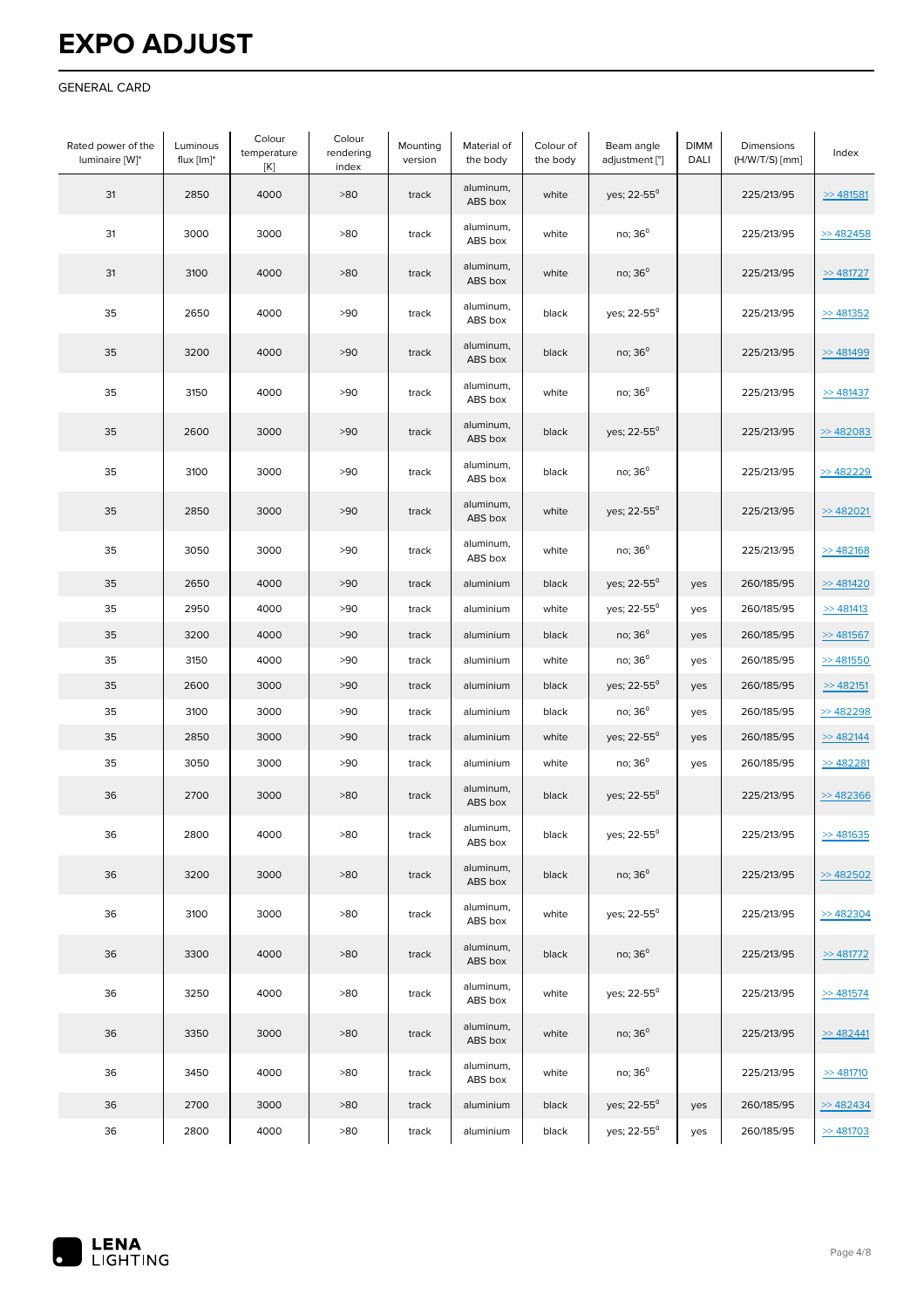#### GENERAL CARD

| Rated power of the<br>luminaire [W]* | Luminous<br>flux $[Im]^*$ | Colour<br>temperature<br>[K] | Colour<br>rendering<br>index | Mounting<br>version | Material of<br>the body | Colour of<br>the body | Beam angle<br>adjustment [°] | <b>DIMM</b><br><b>DALI</b> | Dimensions<br>$(H/W/T/S)$ [mm] | Index        |
|--------------------------------------|---------------------------|------------------------------|------------------------------|---------------------|-------------------------|-----------------------|------------------------------|----------------------------|--------------------------------|--------------|
| 36                                   | 3200                      | 3000                         | >80                          | track               | aluminium               | black                 | no; $36^\circ$               | yes                        | 260/185/95                     | $\gg$ 482571 |
| 36                                   | 3100                      | 3000                         | >80                          | track               | aluminium               | white                 | ves; 22-55 <sup>0</sup>      | yes                        | 260/185/95                     | >482427      |
| 36                                   | 3300                      | 4000                         | >80                          | track               | aluminium               | black                 | no; $36^\circ$               | yes                        | 260/185/95                     | $\gg$ 481840 |
| 36                                   | 3250                      | 4000                         | >80                          | track               | aluminium               | white                 | yes; 22-55 <sup>0</sup>      | yes                        | 260/185/95                     | $\gg$ 481697 |
| 36                                   | 3350                      | 3000                         | >80                          | track               | aluminium               | white                 | no; $36^\circ$               | yes                        | 260/185/95                     | > 482564     |
| 36                                   | 3450                      | 4000                         | >80                          | track               | aluminium               | white                 | no; $36^\circ$               | yes                        | 260/185/95                     | > 481833     |
| 37                                   | 2800                      | 4000                         | >90                          | track               | aluminum,<br>ABS box    | white                 | yes; 22-55 <sup>0</sup>      |                            | 225/213/95                     | $\gg$ 481291 |

#### EXPO ADJUST surface

| Rated power of the<br>luminaire [W]* | Luminous<br>flux [lm]* | Colour<br>temperature<br>[K] | Colour<br>rendering<br>index | Mounting<br>version | Material of<br>the body | Colour of<br>the body | Beam angle<br>adjustment [°] | <b>DIMM</b><br>DALI | Dimensions<br>$(H/W/T/S)$ [mm] | Index      |
|--------------------------------------|------------------------|------------------------------|------------------------------|---------------------|-------------------------|-----------------------|------------------------------|---------------------|--------------------------------|------------|
| 19                                   | 1700                   | 3000                         | >90                          | surface             | aluminium               | black                 | yes                          |                     | 225/213/95                     | >482977    |
| 19                                   | 1750                   | 4000                         | >90                          | surface             | aluminium               | black                 | yes                          |                     | 225/213/95                     | $>$ 482656 |
| 19                                   | 1900                   | 3000                         | >90                          | surface             | aluminium               | white                 | yes                          |                     | 225/213/95                     | >482939    |
| 19                                   | 1950                   | 4000                         | >90                          | surface             | aluminium               | white                 | yes                          |                     | 225/213/95                     | >482588    |
| 19                                   | 2050                   | 3000                         | >90                          | surface             | aluminium               | white                 | nie                          |                     | 225/213/95                     | > 484797   |
| 19                                   | 2050                   | 3000                         | >90                          | surface             | aluminium               | black                 | nie                          |                     | 225/213/95                     | > 484834   |
| 19                                   | 2100                   | 4000                         | >90                          | surface             | aluminium               | white                 | nie                          |                     | 225/213/95                     | $>$ 482694 |
| 19                                   | 2100                   | 4000                         | >90                          | surface             | aluminium               | black                 | nie                          |                     | 225/213/95                     | > 482731   |
| 20                                   | 1700                   | 3000                         | >80                          | surface             | aluminium               | black                 | yes                          |                     | 225/213/95                     | > 484919   |
| 20                                   | 1750                   | 4000                         | >80                          | surface             | aluminium               | black                 | yes                          |                     | 225/213/95                     | > 482816   |
| 20                                   | 2000                   | 3000                         | >80                          | surface             | aluminium               | black                 | nie                          |                     | 225/213/95                     | >484995    |
| 20                                   | 2000                   | 3000                         | >80                          | surface             | aluminium               | white                 | yes                          |                     | 225/213/95                     | > 484872   |
| 20                                   | 2050                   | 4000                         | >80                          | surface             | aluminium               | white                 | yes                          |                     | 225/213/95                     | >482779    |
| 20                                   | 2100                   | 3000                         | >80                          | surface             | aluminium               | white                 | nie                          |                     | 225/213/95                     | $>$ 484957 |
| 20                                   | 2100                   | 4000                         | >80                          | surface             | aluminium               | black                 | nie                          |                     | 225/213/95                     | >482892    |
| 20                                   | 2200                   | 4000                         | >80                          | surface             | aluminium               | white                 | nie                          |                     | 225/213/95                     | $>$ 482854 |
| 23                                   | 2000                   | 3000                         | >90                          | surface             | aluminium               | black                 | yes                          |                     | 225/213/95                     | >482960    |
| 23                                   | 2050                   | 4000                         | >90                          | surface             | aluminium               | black                 | yes                          |                     | 225/213/95                     | > 482649   |
| 23                                   | 2200                   | 3000                         | >90                          | surface             | aluminium               | white                 | yes                          |                     | 225/213/95                     | $>$ 482922 |
| 23                                   | 2300                   | 4000                         | >90                          | surface             | aluminium               | white                 | yes                          |                     | 225/213/95                     | > 482618   |
| 23                                   | 2350                   | 3000                         | >90                          | surface             | aluminium               | white                 | nie                          |                     | 225/213/95                     | > 484780   |
| 23                                   | 2350                   | 3000                         | >90                          | surface             | aluminium               | black                 | nie                          |                     | 225/213/95                     | > 484827   |
| 23                                   | 2450                   | 4000                         | >90                          | surface             | aluminium               | white                 | nie                          |                     | 225/213/95                     | >482687    |
| 23                                   | 2450                   | 4000                         | >90                          | surface             | aluminium               | black                 | nie                          |                     | 225/213/95                     | > 482724   |
| 24                                   | 2000                   | 3000                         | >80                          | surface             | aluminium               | black                 | yes                          |                     | 225/213/95                     | > 484902   |
| 24                                   | 2100                   | 4000                         | >80                          | surface             | aluminium               | black                 | yes                          |                     | 225/213/95                     | >482809    |

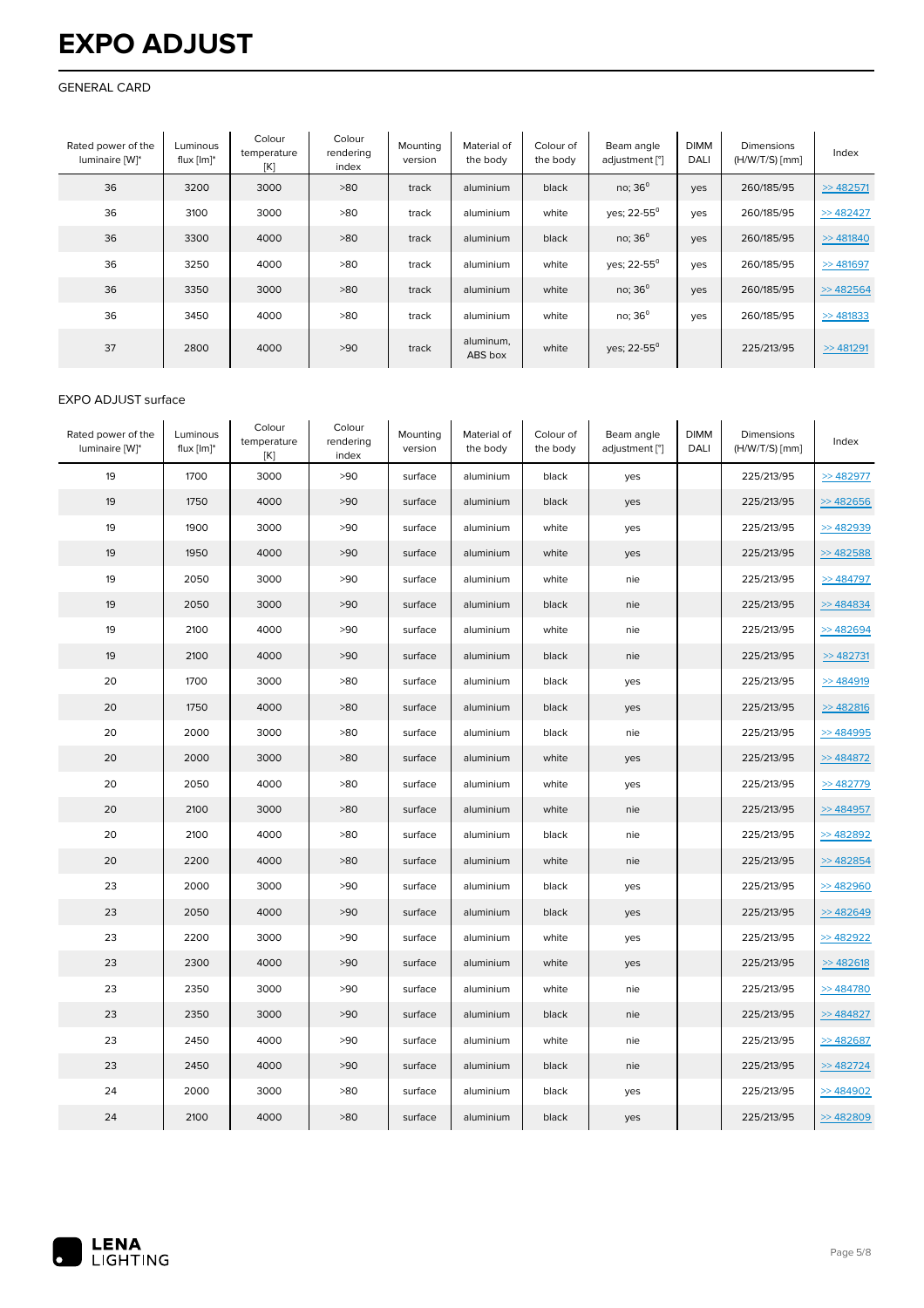#### GENERAL CARD

| Rated power of the<br>luminaire [W]* | Luminous<br>flux $[Im]^*$ | Colour<br>temperature<br>[K] | Colour<br>rendering<br>index | Mounting<br>version | Material of<br>the body | Colour of<br>the body | Beam angle<br>adjustment [°] | <b>DIMM</b><br>DALI | Dimensions<br>(H/W/T/S) [mm] | Index         |
|--------------------------------------|---------------------------|------------------------------|------------------------------|---------------------|-------------------------|-----------------------|------------------------------|---------------------|------------------------------|---------------|
| 24                                   | 2350                      | 3000                         | >80                          | surface             | aluminium               | white                 | yes                          |                     | 225/213/95                   | > 484865      |
| 24                                   | 2400                      | 3000                         | >80                          | surface             | aluminium               | black                 | nie                          |                     | 225/213/95                   | > 484988      |
| 24                                   | 2450                      | 4000                         | >80                          | surface             | aluminium               | white                 | yes                          |                     | 225/213/95                   | >482762       |
| 24                                   | 2500                      | 3000                         | >80                          | surface             | aluminium               | white                 | nie                          |                     | 225/213/95                   | > 484940      |
| 24                                   | 2500                      | 4000                         | >80                          | surface             | aluminium               | black                 | nie                          |                     | 225/213/95                   | > 482885      |
| 24                                   | 2600                      | 4000                         | >80                          | surface             | aluminium               | white                 | nie                          |                     | 225/213/95                   | $>$ 482847    |
| 30                                   | 2350                      | 3000                         | >90                          | surface             | aluminium               | black                 | yes                          |                     | 225/213/95                   | $>$ 482953    |
| 30                                   | 2400                      | 4000                         | >90                          | surface             | aluminium               | black                 | yes                          |                     | 225/213/95                   | > 482632      |
| 30                                   | 2600                      | 3000                         | >90                          | surface             | aluminium               | white                 | yes                          |                     | 225/213/95                   | >482915       |
| 30                                   | 2650                      | 4000                         | >90                          | surface             | aluminium               | white                 | yes                          |                     | 225/213/95                   | > 482601      |
| 30                                   | 2800                      | 3000                         | >90                          | surface             | aluminium               | white                 | nie                          |                     | 225/213/95                   | >484773       |
| 30                                   | 2800                      | 3000                         | >90                          | surface             | aluminium               | black                 | nie                          |                     | 225/213/95                   | > 484810      |
| 30                                   | 2900                      | 4000                         | >90                          | surface             | aluminium               | white                 | nie                          |                     | 225/213/95                   | > 482670      |
| 30                                   | 2900                      | 4000                         | >90                          | surface             | aluminium               | black                 | nie                          |                     | 225/213/95                   | $\geq$ 482717 |
| 31                                   | 2400                      | 3000                         | >80                          | surface             | aluminium               | black                 | yes                          |                     | 225/213/95                   | > 484896      |
| 31                                   | 2450                      | 4000                         | >80                          | surface             | aluminium               | black                 | yes                          |                     | 225/213/95                   | >482793       |
| 31                                   | 2700                      | 3000                         | >80                          | surface             | aluminium               | white                 | yes                          |                     | 225/213/95                   | > 484858      |
| 31                                   | 2850                      | 3000                         | >80                          | surface             | aluminium               | black                 | nie                          |                     | 225/213/95                   | > 484971      |
| 31                                   | 2850                      | 4000                         | >80                          | surface             | aluminium               | white                 | yes                          |                     | 225/213/95                   | >482755       |
| 31                                   | 2950                      | 4000                         | >80                          | surface             | aluminium               | black                 | nie                          |                     | 225/213/95                   | >482878       |
| 31                                   | 3000                      | 3000                         | >80                          | surface             | aluminium               | white                 | nie                          |                     | 225/213/95                   | > 484933      |
| 31                                   | 3100                      | 4000                         | >80                          | surface             | aluminium               | white                 | nie                          |                     | 225/213/95                   | > 482830      |
| 35                                   | 2600                      | 3000                         | >90                          | surface             | aluminium               | black                 | yes                          |                     | 225/213/95                   | > 482946      |
| 35                                   | 2650                      | 4000                         | >90                          | surface             | aluminium               | black                 | yes                          |                     | 225/213/95                   | >482625       |
| 35                                   | 2850                      | 3000                         | >90                          | surface             | aluminium               | white                 | yes                          |                     | 225/213/95                   | > 482908      |
| 35                                   | 2950                      | 4000                         | >90                          | surface             | aluminium               | white                 | yes                          |                     | 225/213/95                   | $>$ 482595    |
| 35                                   | 3100                      | 3000                         | >90                          | surface             | aluminium               | white                 | nie                          |                     | 225/213/95                   | > 484766      |
| 35                                   | 3100                      | 3000                         | >90                          | surface             | aluminium               | black                 | nie                          |                     | 225/213/95                   | > 484803      |
| 35                                   | 3200                      | 4000                         | >90                          | surface             | aluminium               | white                 | nie                          |                     | 225/213/95                   | $>$ 482663    |
| 35                                   | 3200                      | 4000                         | >90                          | surface             | aluminium               | black                 | nie                          |                     | 225/213/95                   | >482700       |
| 36                                   | 2700                      | 3000                         | >80                          | surface             | aluminium               | black                 | yes                          |                     | 225/213/95                   | > 484889      |
| 36                                   | 2800                      | 4000                         | >80                          | surface             | aluminium               | black                 | yes                          |                     | 225/213/95                   | >482786       |
| 36                                   | 3100                      | 3000                         | >80                          | surface             | aluminium               | white                 | yes                          |                     | 225/213/95                   | > 484841      |
| 36                                   | 3200                      | 3000                         | >80                          | surface             | aluminium               | black                 | nie                          |                     | 225/213/95                   | > 484964      |
| 36                                   | 3250                      | 4000                         | >80                          | surface             | aluminium               | white                 | yes                          |                     | 225/213/95                   | > 482748      |
| 36                                   | 3300                      | 4000                         | >80                          | surface             | aluminium               | black                 | nie                          |                     | 225/213/95                   | > 482861      |
| 36                                   | 3350                      | 3000                         | >80                          | surface             | aluminium               | white                 | nie                          |                     | 225/213/95                   | > 484926      |
| 36                                   | 3450                      | 4000                         | >80                          | surface             | aluminium               | white                 | nie                          |                     | 225/213/95                   | > 482823      |

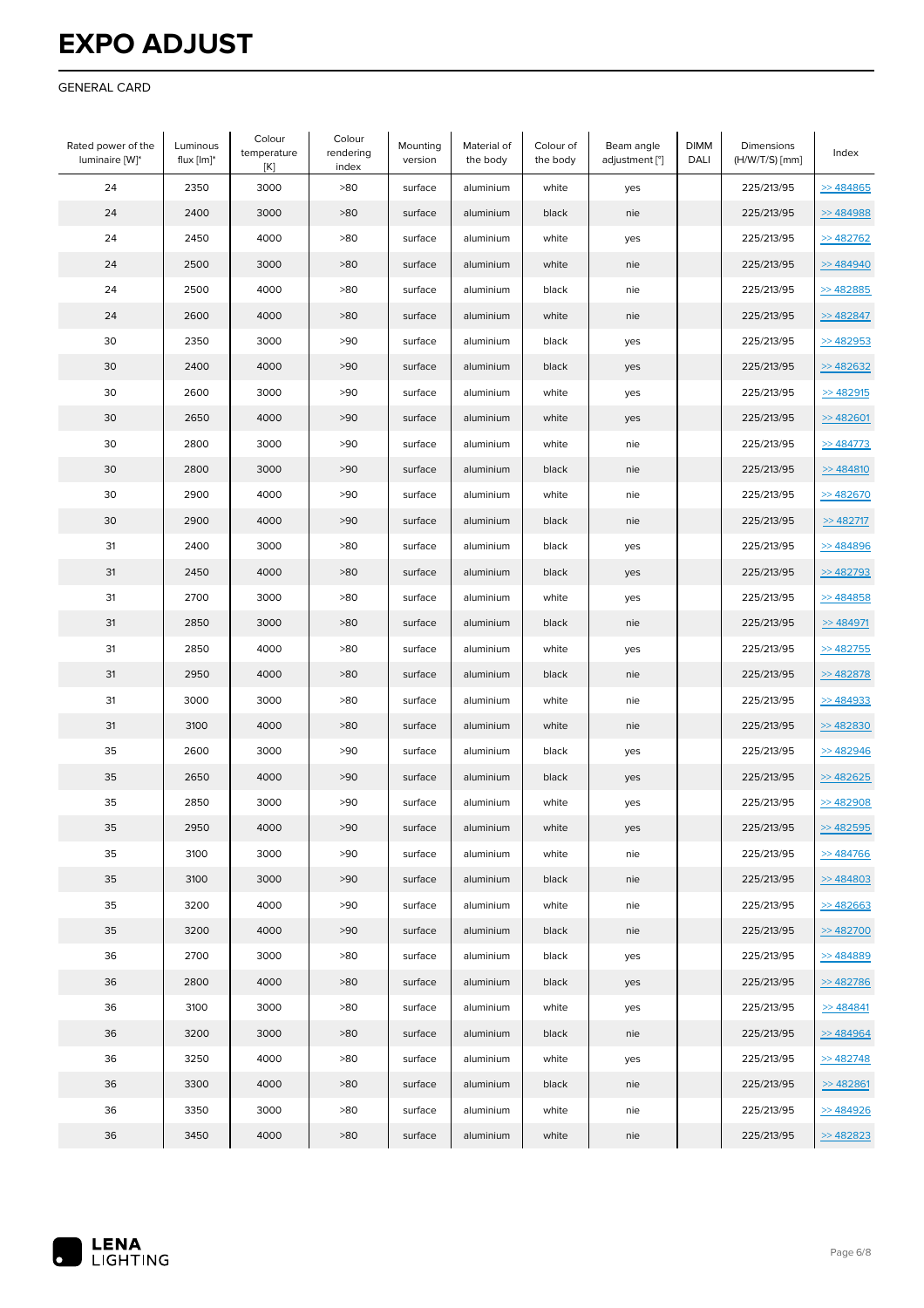GENERAL CARD

#### EXPO ADJUST recessed

| Rated power of the<br>luminaire [W]* | Luminous<br>flux $[Im]^*$ | Colour<br>temperature<br>[K] | Colour<br>rendering<br>index | Mounting<br>version | Material of<br>the body | Colour of<br>the body | Beam angle<br>adjustment [°] | <b>DIMM</b><br>DALI | Dimensions<br>$(H/W/T/S)$ [mm] | Index      |
|--------------------------------------|---------------------------|------------------------------|------------------------------|---------------------|-------------------------|-----------------------|------------------------------|---------------------|--------------------------------|------------|
| 19                                   | 1700                      | 3000                         | >90                          | recessed            | aluminium               | black                 | yes                          |                     | 225/213/95                     | > 484490   |
| 19                                   | 1750                      | 4000                         | >90                          | recessed            | aluminium               | black                 | yes                          |                     | 225/213/95                     | > 484179   |
| 19                                   | 1900                      | 3000                         | >90                          | recessed            | aluminium               | white                 | yes                          |                     | 225/213/95                     | > 484452   |
| 19                                   | 1950                      | 4000                         | >90                          | recessed            | aluminium               | white                 | yes                          |                     | 225/213/95                     | > 484100   |
| 19                                   | 2050                      | 3000                         | >90                          | recessed            | aluminium               | white                 | nie                          |                     | 225/213/95                     | > 484537   |
| 19                                   | 2050                      | 3000                         | >90                          | recessed            | aluminium               | black                 | nie                          |                     | 225/213/95                     | > 484575   |
| 19                                   | 2100                      | 4000                         | >90                          | recessed            | aluminium               | white                 | nie                          |                     | 225/213/95                     | > 484216   |
| 19                                   | 2100                      | 4000                         | >90                          | recessed            | aluminium               | black                 | nie                          |                     | 225/213/95                     | > 484254   |
| 20                                   | 1700                      | 3000                         | >80                          | recessed            | aluminium               | black                 | nie                          |                     | 225/213/95                     | > 484650   |
| 20                                   | 1750                      | 4000                         | >80                          | recessed            | aluminium               | black                 | nie                          |                     | 225/213/95                     | > 484339   |
| 20                                   | 2000                      | 3000                         | >80                          | recessed            | aluminium               | black                 | nie                          |                     | 225/213/95                     | > 484735   |
| 20                                   | 2000                      | 3000                         | >80                          | recessed            | aluminium               | white                 | nie                          |                     | 225/213/95                     | > 484612   |
| 20                                   | 2050                      | 4000                         | >80                          | recessed            | aluminium               | white                 | yes                          |                     | 225/213/95                     | > 484292   |
| 20                                   | 2100                      | 3000                         | >80                          | recessed            | aluminium               | white                 | nie                          |                     | 225/213/95                     | > 484698   |
| 20                                   | 2100                      | 4000                         | >80                          | recessed            | aluminium               | black                 | yes                          |                     | 225/213/95                     | > 484414   |
| 20                                   | 2200                      | 4000                         | >80                          | recessed            | aluminium               | white                 | nie                          |                     | 225/213/95                     | >> 484377  |
| 23                                   | 2000                      | 3000                         | >90                          | recessed            | aluminium               | black                 | yes                          |                     | 225/213/95                     | > 484483   |
| 23                                   | 2050                      | 4000                         | >90                          | recessed            | aluminium               | black                 | yes                          |                     | 225/213/95                     | > 484162   |
| 23                                   | 2200                      | 3000                         | >90                          | recessed            | aluminium               | white                 | yes                          |                     | 225/213/95                     | > 484445   |
| 23                                   | 2200                      | 4000                         | >90                          | recessed            | aluminium               | white                 | yes                          |                     | 225/213/95                     | > 484131   |
| 23                                   | 2350                      | 3000                         | >90                          | recessed            | aluminium               | white                 | nie                          |                     | 225/213/95                     | > 484520   |
| 23                                   | 2350                      | 3000                         | >90                          | recessed            | aluminium               | black                 | nie                          |                     | 225/213/95                     | $>$ 484568 |
| 23                                   | 2450                      | 4000                         | >90                          | recessed            | aluminium               | white                 | nie                          |                     | 225/213/95                     | > 484209   |
| 23                                   | 2450                      | 4000                         | >90                          | recessed            | aluminium               | black                 | nie                          |                     | 225/213/95                     | $>$ 484247 |
| 24                                   | 2000                      | 3000                         | >80                          | recessed            | aluminium               | black                 | nie                          |                     | 225/213/95                     | > 484643   |
| 24                                   | 2100                      | 4000                         | >80                          | recessed            | aluminium               | black                 | nie                          |                     | 225/213/95                     | > 484322   |
| 24                                   | 2350                      | 3000                         | >80                          | recessed            | aluminium               | white                 | nie                          |                     | 225/213/95                     | > 484605   |
| 24                                   | 2400                      | 3000                         | >80                          | recessed            | aluminium               | black                 | nie                          |                     | 225/213/95                     | > 484728   |
| 24                                   | 2450                      | 4000                         | >80                          | recessed            | aluminium               | white                 | yes                          |                     | 225/213/95                     | >484285    |
| 24                                   | 2500                      | 3000                         | >80                          | recessed            | aluminium               | white                 | nie                          |                     | 225/213/95                     | > 484681   |
| 24                                   | 2500                      | 4000                         | >80                          | recessed            | aluminium               | black                 | yes                          |                     | 225/213/95                     | > 484407   |
| 24                                   | 2600                      | 4000                         | >80                          | recessed            | aluminium               | white                 | nie                          |                     | 225/213/95                     | > 484360   |
| 30                                   | 2350                      | 3000                         | >90                          | recessed            | aluminium               | black                 | yes                          |                     | 225/213/95                     | > 484476   |
| 30                                   | 2400                      | 4000                         | >90                          | recessed            | aluminium               | black                 | yes                          |                     | 225/213/95                     | > 484155   |
| 30                                   | 2600                      | 3000                         | >90                          | recessed            | aluminium               | white                 | yes                          |                     | 225/213/95                     | > 484438   |
| 30                                   | 2650                      | 4000                         | >90                          | recessed            | aluminium               | white                 | yes                          |                     | 225/213/95                     | > 484124   |